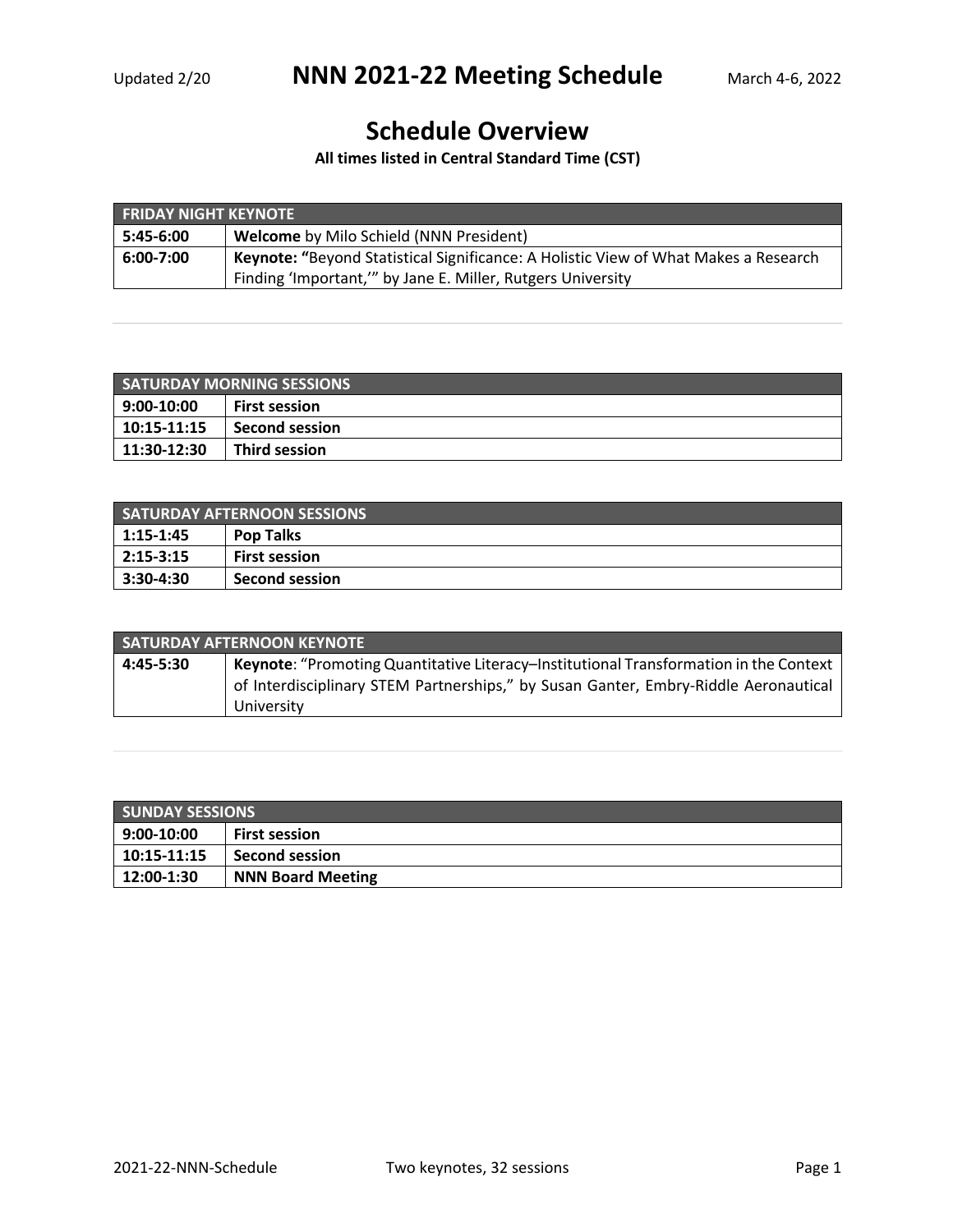## **Friday, March 4**

| <b>CST</b>    | <b>Keynote Address and Discussion</b>                                                                                                    |  |
|---------------|------------------------------------------------------------------------------------------------------------------------------------------|--|
| $5:45-6:00$   | Welcome by Milo Schield (NNN President)                                                                                                  |  |
| $6:00 - 7:00$ | "Beyond Statistical Significance: A Holistic View of What Makes a Research Finding<br>'Important," by Jane E. Miller, Rutgers University |  |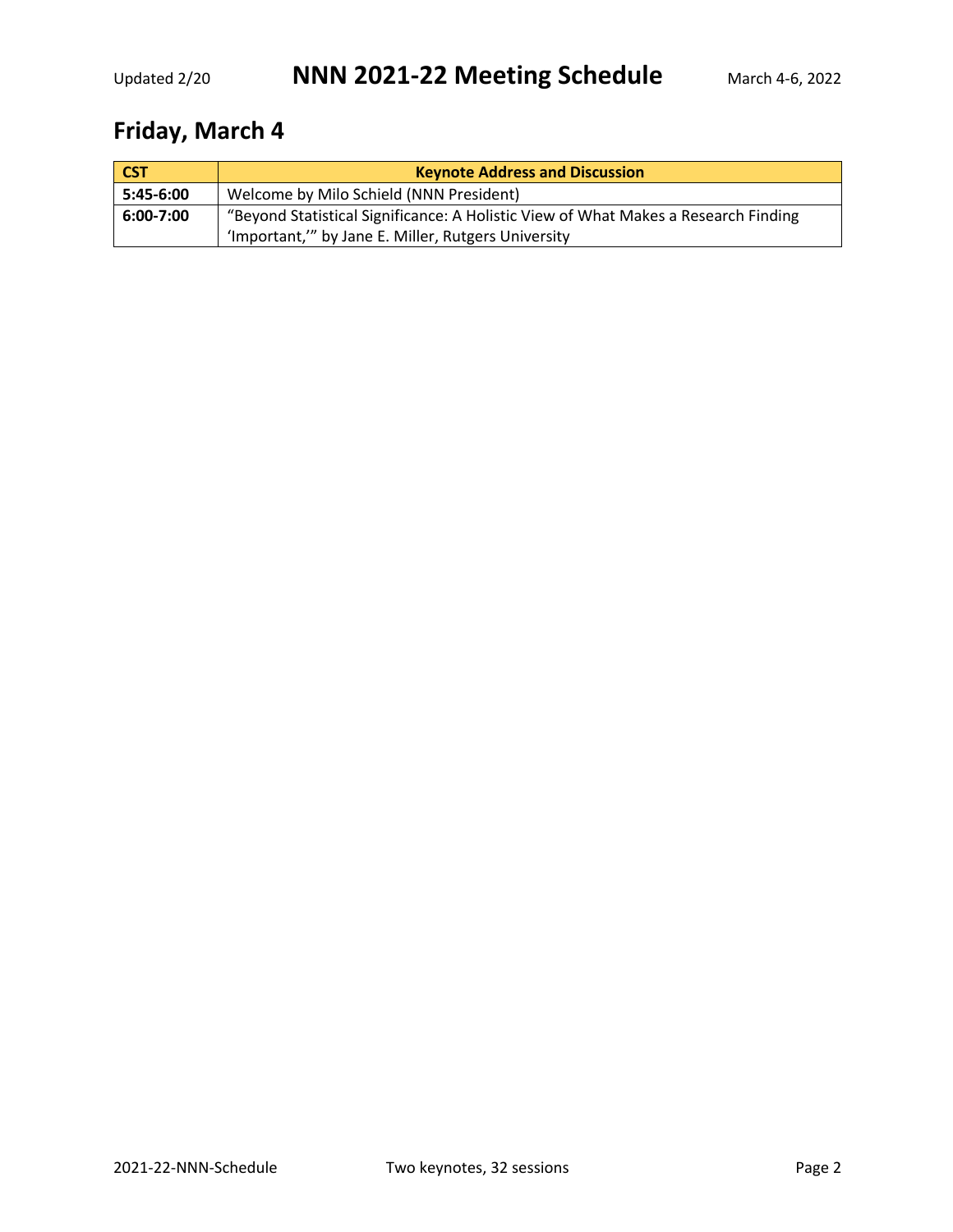## **Saturday, March 5**

### **Morning Session 1 (March 5)**

| <b>CST</b>  | <b>Workshop</b>                                                                   |                                          |
|-------------|-----------------------------------------------------------------------------------|------------------------------------------|
| 9:00-10:00  | Workshop on How to Use Making Sense of Numbers: Quantitative Reasoning for Social |                                          |
|             | Research as a Course Textbook                                                     |                                          |
|             | Jane E. Miller, Rutgers University                                                |                                          |
|             | <b>Paper Presentation</b>                                                         | <b>Paper Presentation</b>                |
| $9:00-9:30$ | Embedding Support into a Large Gateway                                            | Math for the People Project Update       |
|             | QL Course to Promote a More Equitable                                             | Mark Branson, Stevenson                  |
|             | Environment                                                                       | University                               |
|             | Rachael M. Lund                                                                   | Whitney George, University of            |
|             | Samara Chamoun, Michigan State                                                    | Wisconsin-LaCrosse                       |
|             | University                                                                        |                                          |
|             | <b>Paper Presentation</b>                                                         | <b>Paper Presentation</b>                |
| 9:30-10:00  | The Quantitative Reasoning Pathway in                                             | Math for Liberation: Designing a Math of |
|             | Ohio                                                                              | Voting Systems Unit for Middle School    |
|             | Gregory D. Foley, Ohio University                                                 | <b>Tess Hick, Bates College</b>          |

#### **Morning Session 2 (March 5)**

| <b>CST</b>  | <b>Facilitated Discussion</b>                                                  |  |
|-------------|--------------------------------------------------------------------------------|--|
| 10:15-11:15 | QR in the News! Using Articles to Motivate and Engage Students in QR Classes   |  |
|             | Eric Gaze, Bowdoin College                                                     |  |
|             | <b>Facilitated Discussion</b>                                                  |  |
| 10:15-11:15 | Openly-available Materials for a Gateway Quantitative Reasoning Course, with   |  |
|             | <b>Optional Corequisite Support Resource</b>                                   |  |
|             | Stephanie Andrews, Lone Star College-Kingwood                                  |  |
|             | Connie Richardson, Charles A. Dana Center at The University of Texas at Austin |  |
|             | <b>Paper Presentation</b>                                                      |  |
| 10:15-10:45 | Developing Data Literacy Competencies: A                                       |  |
|             | Pilot Program for Librarians                                                   |  |
|             | Diego Mendez-Carbajo, Federal                                                  |  |
|             | Reserve Bank of St. Louis                                                      |  |
|             | <b>Paper Presentation</b>                                                      |  |
| 10:45-11:15 | Numerator versus Denominator Thinking                                          |  |
|             | Heather Mechler, University of                                                 |  |
|             | New Mexico                                                                     |  |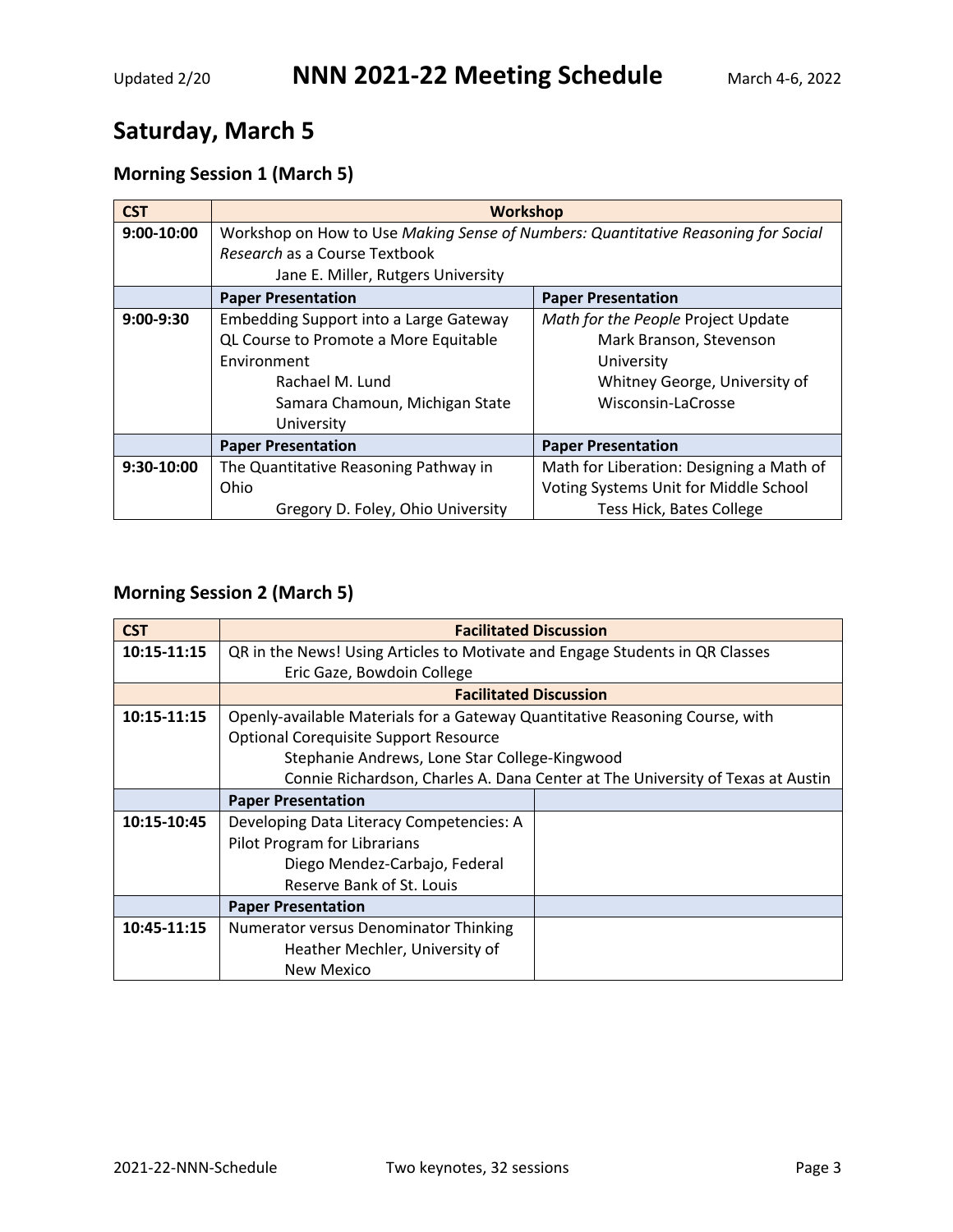### **Morning Session 3 (March 5)**

| <b>CST</b>  | <b>Facilitated Discussion</b>                                                            |  |
|-------------|------------------------------------------------------------------------------------------|--|
| 11:30-12:30 | Problem Based Learning: Techniques for Applying Data Literacy Skills to a Social-Justice |  |
|             | Problem                                                                                  |  |
|             | Debasmita Basu                                                                           |  |
|             | Carol J. Overby                                                                          |  |
|             | Bethany Graburn, The New School                                                          |  |
|             | <b>Facilitated Discussion</b>                                                            |  |
| 11:30-12:30 | Eventmath-Collaborative Math Lesson Plans Based on Current Events                        |  |
|             | Brendan W. Sullivan, Emmanuel College                                                    |  |
|             | Greg Stanton, Higher Math Help                                                           |  |
|             | <b>Paper Presentation</b>                                                                |  |
| 11:30-12:00 | <b>Can Numeracy Clarify Connections</b>                                                  |  |
|             | Between Self-Assessed Competence,                                                        |  |
|             | Demonstrable                                                                             |  |
|             | Competence, and Mindsets?                                                                |  |
|             | Steven Fleisher, Cal State Channel                                                       |  |
|             | Islands                                                                                  |  |
|             | Edward Nuhfer, California State                                                          |  |
|             | Universities                                                                             |  |
|             | <b>Paper Presentation</b>                                                                |  |
| 12:00-12:30 | Paired Measures of Competence and Self-                                                  |  |
|             | Assessment Accuracy Can Reveal                                                           |  |
|             | Institutions' Educational Quality                                                        |  |
|             | Edward Nuhfer, California State                                                          |  |
|             | Universities                                                                             |  |
|             | Rick Zechman, Cal Poly Humboldt                                                          |  |
|             | Steven Fleisher, Cal State Channel                                                       |  |
|             | Islands                                                                                  |  |

#### **Afternoon Lunch Break and Pop Talks (March 5)**

| $\sim$<br>$\overline{\mathbf{C}}$ | <b>Presentations</b> |  |
|-----------------------------------|----------------------|--|
| $-1:45$                           | talks                |  |
| י-                                | Pop                  |  |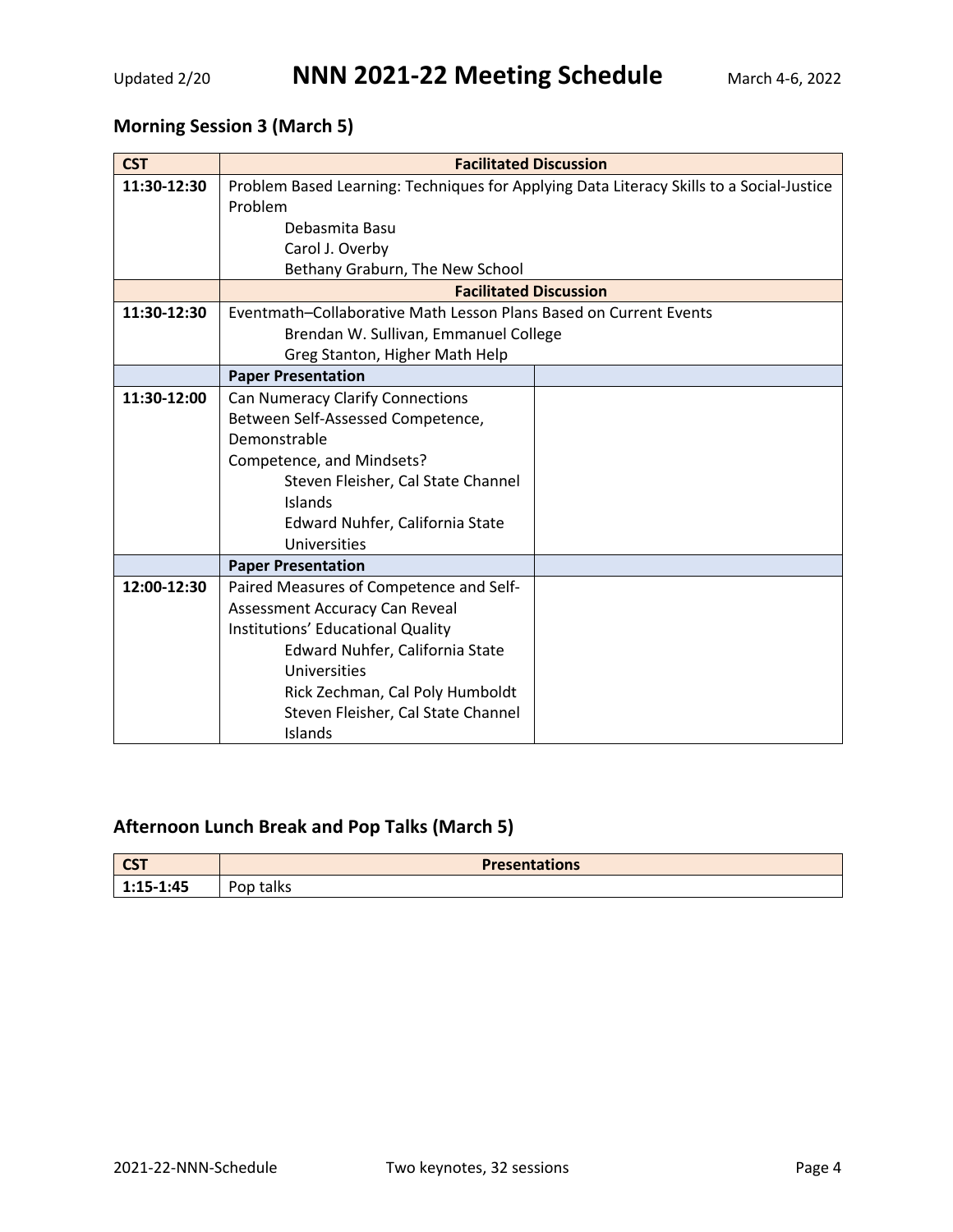#### **Afternoon Session 1 (March 5)**

| <b>CST</b>    | <b>Facilitated Discussion</b>                                                     |  |
|---------------|-----------------------------------------------------------------------------------|--|
| $2:15-3:15$   | What Do We Actually Assess When We "Measure" QR Skills?                           |  |
|               | Kate Follette, Amherst College                                                    |  |
|               | Erin Galyen, University of Arizona                                                |  |
|               | Sanlyn Buxner, University of Arizona                                              |  |
|               | Cat Sarosi, Amherst College                                                       |  |
|               | Vanesa Faroog, Amherst College                                                    |  |
|               | <b>Facilitated Discussion</b>                                                     |  |
| $2:15-3:15$   | Counts, Relative Frequencies and Percentages: Connecting Mathematics to the World |  |
|               | Gail Burrill, Michigan State University                                           |  |
|               | <b>Paper Presentation</b>                                                         |  |
| $2:15 - 2:45$ | Quantitative Reasoning and Foreign Affairs:                                       |  |
|               | Examples of Teaching with Genocide and                                            |  |
|               | Refugee Camp Management. A SUMMIT-P                                               |  |
|               | Project                                                                           |  |
|               | Victor Piercey, Ferris State University                                           |  |
|               | <b>Paper Presentation</b>                                                         |  |
| $2:45-3:15$   | Do QR Instructors Implement Student                                               |  |
|               | Projects With Fidelity?                                                           |  |
|               | Deependra Budhathoki, Ohio                                                        |  |
|               | University                                                                        |  |

#### **Afternoon Session 2 (March 5)**

| <b>CST</b>  | <b>Facilitated Discussion</b>                                            |                                          |
|-------------|--------------------------------------------------------------------------|------------------------------------------|
| $3:30-4:30$ | Collaborating with the Humanities to Improve Quantitative Habits of Mind |                                          |
|             | Beverly L. Wood                                                          |                                          |
|             | Debra T. Bourdeau, Embry-Riddle Aeronautical University                  |                                          |
|             | <b>Paper Presentation</b>                                                | <b>Paper Presentation</b>                |
| 3:30-4:00   | Numeracy in Literacy: Why Quantitative                                   | Integrating the Investigative Cycle into |
|             | Reasoning Matters in Pre-Service Teacher                                 | an Introductory Statistics Course        |
|             | Education                                                                | Mark A. Earley, Columbus                 |
|             | Amanda L. Lindner                                                        | <b>State Community College</b>           |
|             | Ramona T. Pittman                                                        |                                          |
|             | Kathryn Appenzeller Knowles, Texas                                       |                                          |
|             | A&M University-San Antonio                                               |                                          |
|             | <b>Paper Presentation</b>                                                | <b>Paper Presentation</b>                |
| 4:00-4:30   | The Mathematical Autobiographies of Faculty                              | The Philosophy of Teaching Statistics    |
|             | Participating in a Quantitative Reasoning                                | Daniel Jelsovsky                         |
|             | Faculty Development Program: Trauma and                                  | Susan Serrano, Florida                   |
|             | Triumph                                                                  | Southern College                         |
|             | <b>Esther Wilder</b>                                                     |                                          |
|             | Rebecca West, Lehman College, the                                        |                                          |
|             | City University of New York                                              |                                          |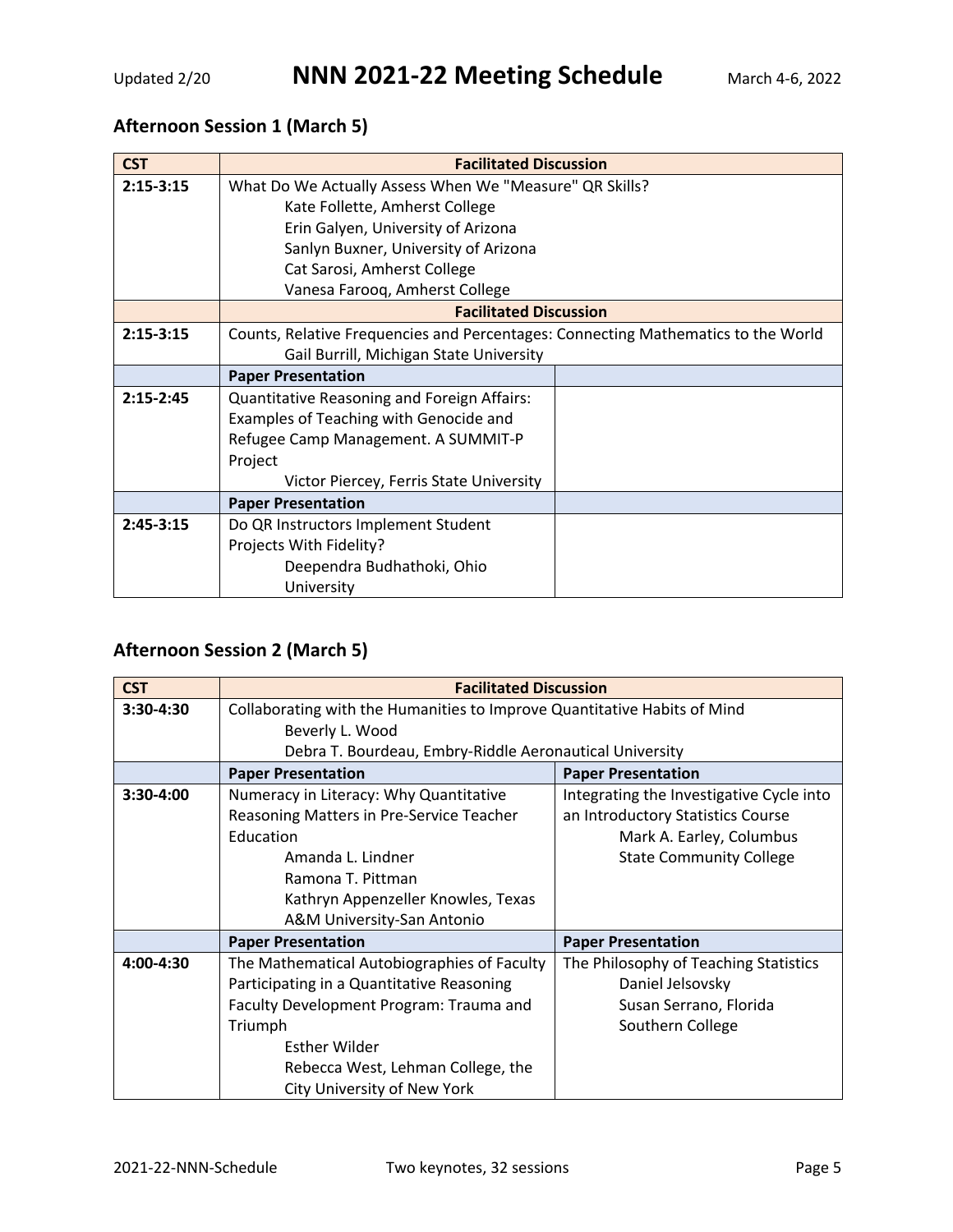| <b>CST</b> | <b>Keynote Address and Discussion</b>                                            |  |
|------------|----------------------------------------------------------------------------------|--|
| 4:45-5:30  | "Promoting Quantitative Literacy-Institutional Transformation in the Context of  |  |
|            | Interdisciplinary STEM Partnerships," by Susan Ganter, Embry-Riddle Aeronautical |  |
|            | University                                                                       |  |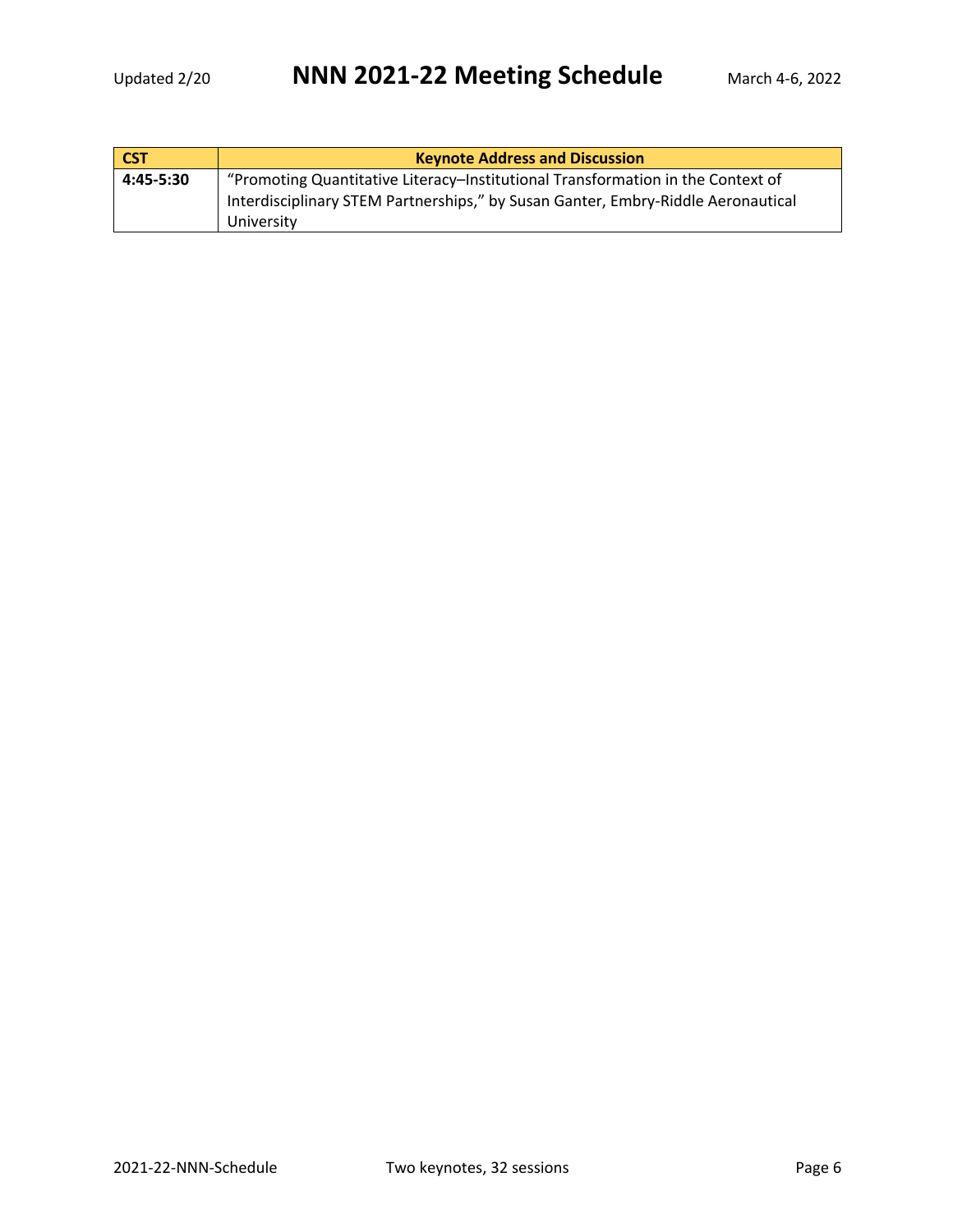# **Sunday, March 6**

### **Morning Session 1 (March 6)**

| <b>CST</b>   | <b>Facilitated Discussion</b>                                                       |                                       |  |  |
|--------------|-------------------------------------------------------------------------------------|---------------------------------------|--|--|
| $9:00-10:00$ | The Rest of the Story: A Novel Approach for Measuring Students' Perceptions of QR's |                                       |  |  |
|              | Value                                                                               |                                       |  |  |
|              | <b>Ruby Daniels</b>                                                                 |                                       |  |  |
|              | Kathryn Appenzeller Knowles, Texas A&M University-San Antonio                       |                                       |  |  |
|              | <b>Paper Presentation</b>                                                           | <b>Paper Presentation</b>             |  |  |
| 9:00-9:30    | Integrating Quantitative Reasoning in the                                           | We Are Teaching Numeracy - Are        |  |  |
|              | Majors through an Interdisciplinary                                                 | Students Learning? Evaluation of the  |  |  |
|              | Faculty Learning Community. A SUMMIT-P                                              | Numeracy Course "Numbers for Life" at |  |  |
|              | Project                                                                             | <b>McMaster University</b>            |  |  |
|              | Victor Piercey, Ferris State                                                        | Andrijana Burazin, University of      |  |  |
|              | University                                                                          | <b>Toronto Mississauga</b>            |  |  |
|              |                                                                                     | Taras Gula, George Brown              |  |  |
|              |                                                                                     | College                               |  |  |
|              |                                                                                     | Julie Jenkins, Queen's University     |  |  |
|              |                                                                                     | Miroslav Lovric, McMaster             |  |  |
|              |                                                                                     | University                            |  |  |
|              | <b>Paper Presentation</b>                                                           | <b>Paper Presentation</b>             |  |  |
| 9:30-10:00   | Financial Literacy: An Essential Real-World                                         | Quantitative Reasoning for Active     |  |  |
|              | Skill and an Issue of Equity                                                        | Citizenship                           |  |  |
|              | Marla Sole, Guttman Community                                                       | Amrit Bahadur Thapa, Ohio             |  |  |
|              | College, the City University of New                                                 | University                            |  |  |
|              | York                                                                                |                                       |  |  |

#### **Morning Session 2 (March 6**)

| <b>CST</b>  | <b>Facilitated Discussion</b>                                      |  |  |
|-------------|--------------------------------------------------------------------|--|--|
| 10:15-11:15 | Bringing Social Justice Topics into Quantitative Reasoning Classes |  |  |
|             | David Jabon                                                        |  |  |
|             | Özlem Elgün, DePaul University                                     |  |  |
|             | <b>Working Group</b>                                               |  |  |
| 10:15-11:45 | Power Up Your Program! How Can We Ignite Faculty Interest in QR?   |  |  |
|             | Kathryn Appenzeller Knowles, Texas A&M University-San Antonio      |  |  |
|             | <b>Paper Presentation</b>                                          |  |  |
| 10:15-10:45 | <b>Easing Math Anxiety</b>                                         |  |  |
|             | Kaitlyn Gringas, Trinity College                                   |  |  |
|             | <b>Paper Presentation</b>                                          |  |  |
| 10:45-11:15 | <b>Mastering Numeracy Tasks: A Suggested</b>                       |  |  |
|             | Approach                                                           |  |  |
|             | Taras Gula, George Brown College                                   |  |  |
|             | Miroslav Lovric, McMaster                                          |  |  |
|             | University                                                         |  |  |